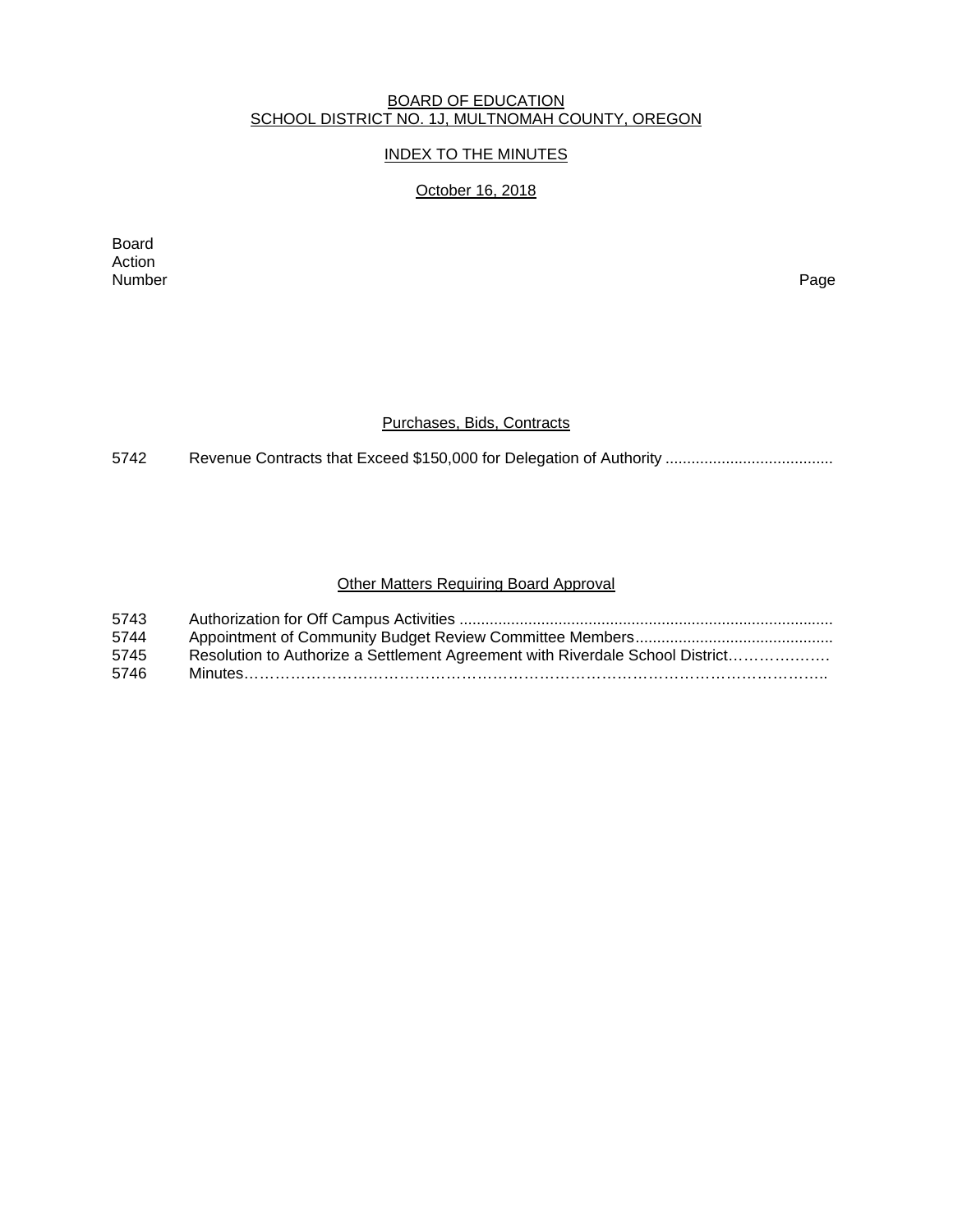October 16, 2018

## Purchases, Bids, Contracts

#### Numbers 5742 and 5743

Director Brim-Edwards moved and Director Kohnstamm seconded the motion to adopt the above referenced numbers. The motion was put to a voice vote and passed unanimously (6-yes, 0-no), with Director Anthony absent and Student Representative Paesler voting yes, unofficial.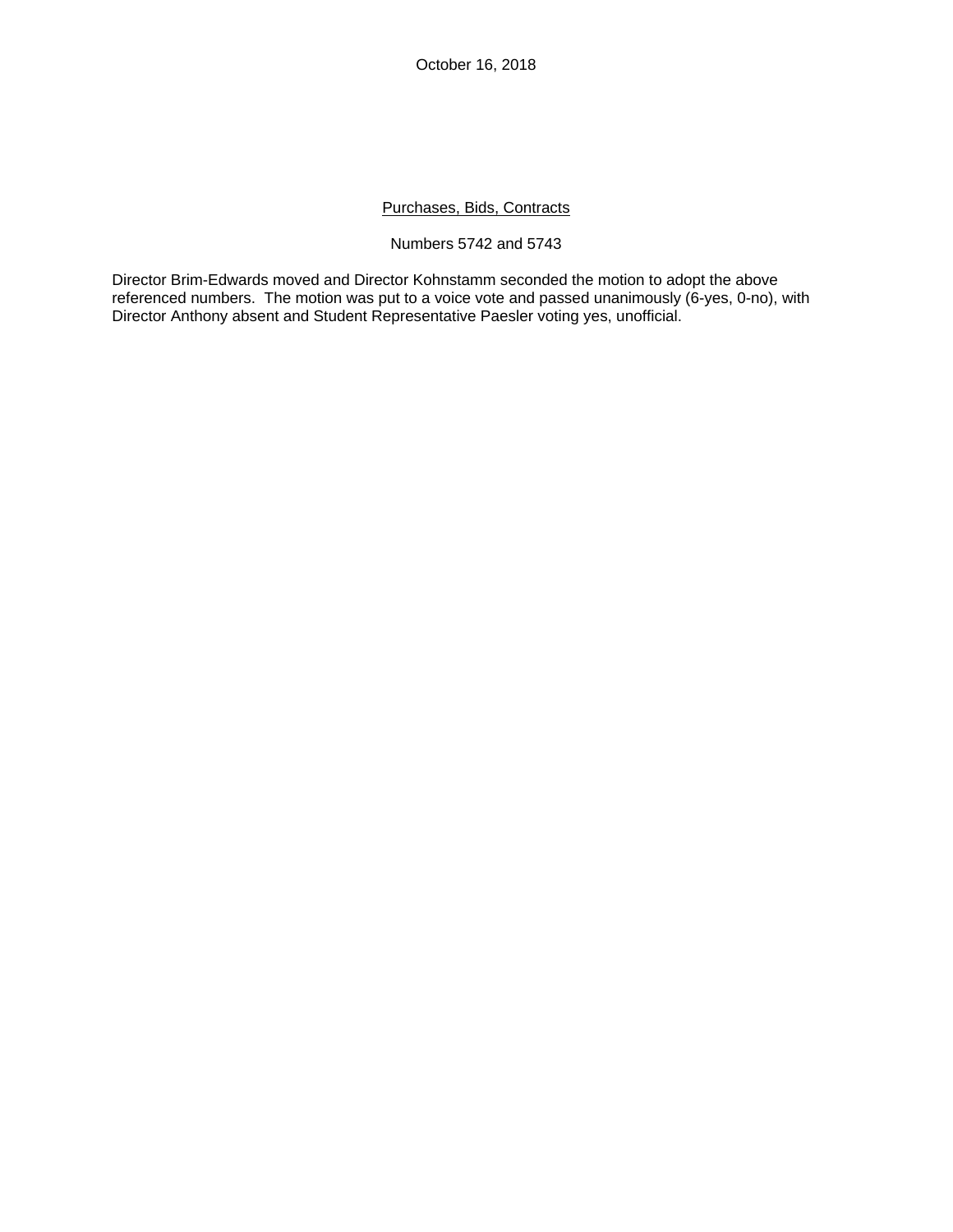#### Expenditure Contracts that Exceed \$150,000 for Delegation of Authority

### **RECITAL**

Portland Public Schools ("District") Public Contracting Rules PPS-45-0200 ("Authority to Approve District Contracts; Delegation of Authority to Superintendent") requires the Board of Education ("Board") enter into contracts and approve payment for products, materials, supplies, capital outlay, equipment, and services whenever the total amount exceeds \$150,000 per contract, excepting settlement or real property agreements. Contracts meeting this criterion are listed below.

### **RESOLUTION**

The Superintendent recommends that the Board approve these contracts. The Board accepts this recommendation and by this resolution authorizes the Deputy Clerk to enter into the following agreements.

| Contractor                                                  | Contract<br>Term                | <b>Contract Type</b>                                          | <b>Description of Services</b>                                                                                                                      | Contract<br>Amount            | Responsible<br>Administrator,<br><b>Funding Source</b>                  |
|-------------------------------------------------------------|---------------------------------|---------------------------------------------------------------|-----------------------------------------------------------------------------------------------------------------------------------------------------|-------------------------------|-------------------------------------------------------------------------|
| Oh Planning & Design                                        | 10/17/18<br>through<br>12/31/19 | Architectural<br><b>Services</b><br>ARCH 67007                | Design services for Chapman<br>Re-Roof and Fire Sprinkler<br>System.<br>RFP 2018-2491                                                               | \$452,097                     | C. Hertz<br><b>Fund 455</b><br>Dept. 5511<br>Project DS006              |
| Dull Olson Weekes -<br><b>IBI Group Architects,</b><br>Inc. | 10/17/18<br>through<br>2/28/20  | Architectural<br><b>Services</b><br>ARCH 67010                | Design services for Re-Roof<br>and Seismic Upgrades at<br>Sitton; Design services for<br>Interior Seismic Upgrades at<br>Hayhurst.<br>RFP 2018-2486 | \$897,105                     | C. Hertz<br><b>Fund Varies</b><br>Dept. Varies<br><b>Project Varies</b> |
| <b>Hoffman Construction</b>                                 | <b>TBD</b>                      | Construction<br>Manager/General<br>Contractor<br>CM/GC XXXXX* | Pre-construction services for<br>the rebuild of Lincoln High<br>School.<br>RFP 2018-2429                                                            | Not to Exceed:<br>\$1,004,828 | C. Hertz                                                                |

### **NEW CONTRACTS**

\* Contracts are in negotiation and not finalized at this time. Staff seeks advanced authorization for these contracts pursuant to the Purchasing & Contracting Delegation of Authority Administrative Directive, 8.50.105-AD, Section X(4): "The District may seek an 'advanced authorization' from the PPS Board of Education for any contract upon the approval of the Director of Purchasing & Contracting. The cost of the contract shall be a 'Not to Exceed' amount. Once the Board has approved it, no further authorization for the contract is required, providing the contract value remains at or below the 'Not to Exceed' amount."

# **NEW INTERGOVERNMENTAL AGREEMENTS ("IGAs")**

No New IGAs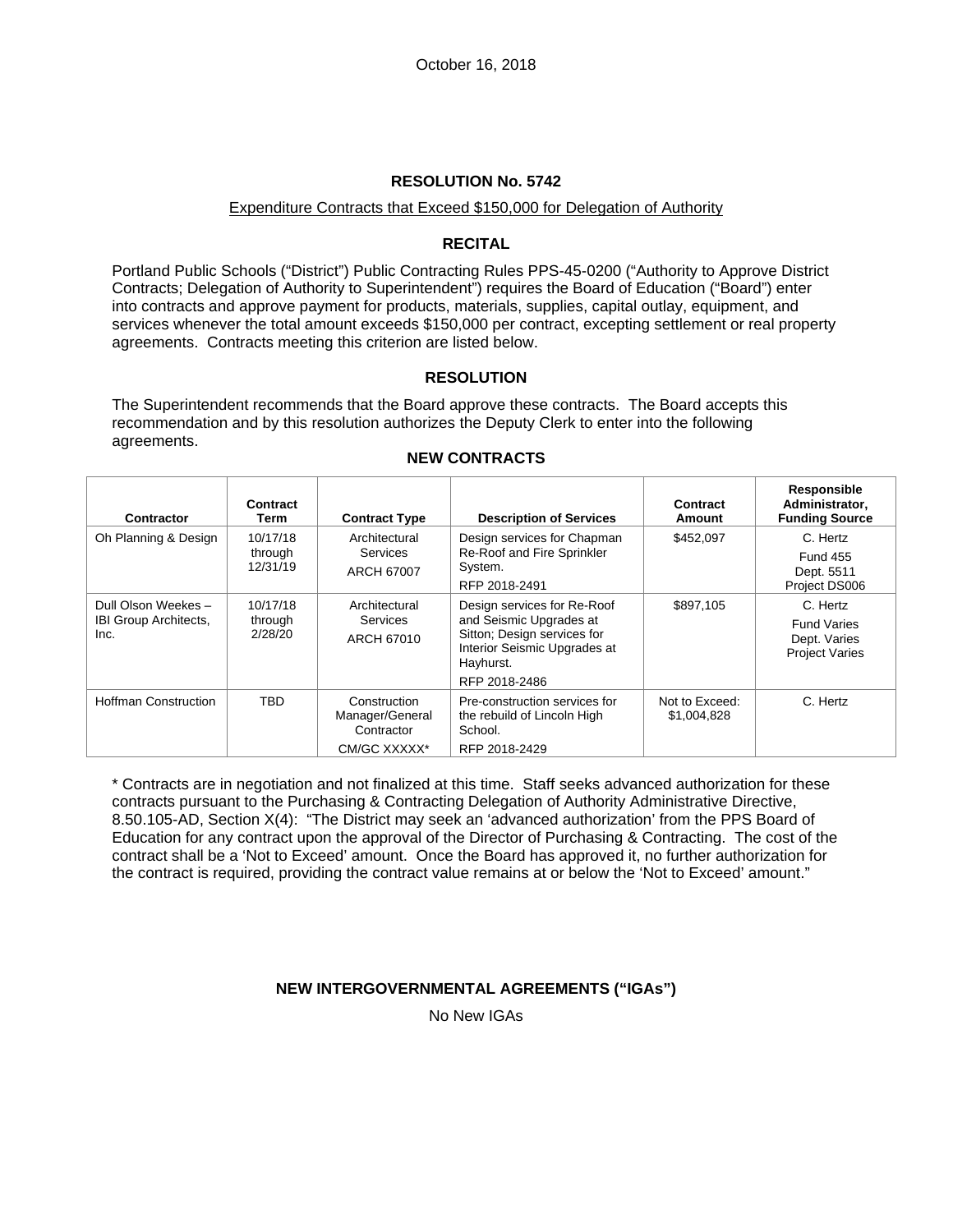| <b>Contractor</b>       | Contract<br>Amendment<br>Term  | <b>Contract Type</b>                                       | <b>Description of Services</b>                                                                                                                                                                                                                                                              | <b>Amendment</b><br>Amount.<br><b>Contract Total</b> | Responsible<br>Administrator,<br><b>Funding Source</b> |
|-------------------------|--------------------------------|------------------------------------------------------------|---------------------------------------------------------------------------------------------------------------------------------------------------------------------------------------------------------------------------------------------------------------------------------------------|------------------------------------------------------|--------------------------------------------------------|
| David Roy Consulting    | 10/17/18<br>through<br>6/30/19 | <b>Personal Services</b><br>PS 66393<br>Amendment 2        | Provide support to the<br>Superintendent, Chief of<br>Human Resources, and<br>Communications team in<br>communicating the District's<br>emerging vision, employee<br>talent and culture, brand<br>identity, and organizational<br>successes.<br><b>Direct Negotiation</b><br>PPS-46-0525(3) | \$124,000<br>\$185,250                               | S. Soden<br><b>Fund 101</b><br>Dept. 5406              |
| <b>Multnomah County</b> | 7/1/18<br>through<br>6/30/22   | Intergovernmental<br>Agreement<br>IGA 64955<br>Amendment 1 | Provide SUN Services at<br>Bridger, Harrison Park, King,<br>Vernon, Boise-Eliot, Scott,<br>Peninsula, Vestal, Beach,<br>Creston, Tubman, and Rose<br>City Park Schools.                                                                                                                     | \$558,143<br>\$3,610,095                             | G. Guerrero<br><b>Fund 101</b><br>Dept. 5431           |

# **AMENDMENTS TO EXISTING CONTRACTS**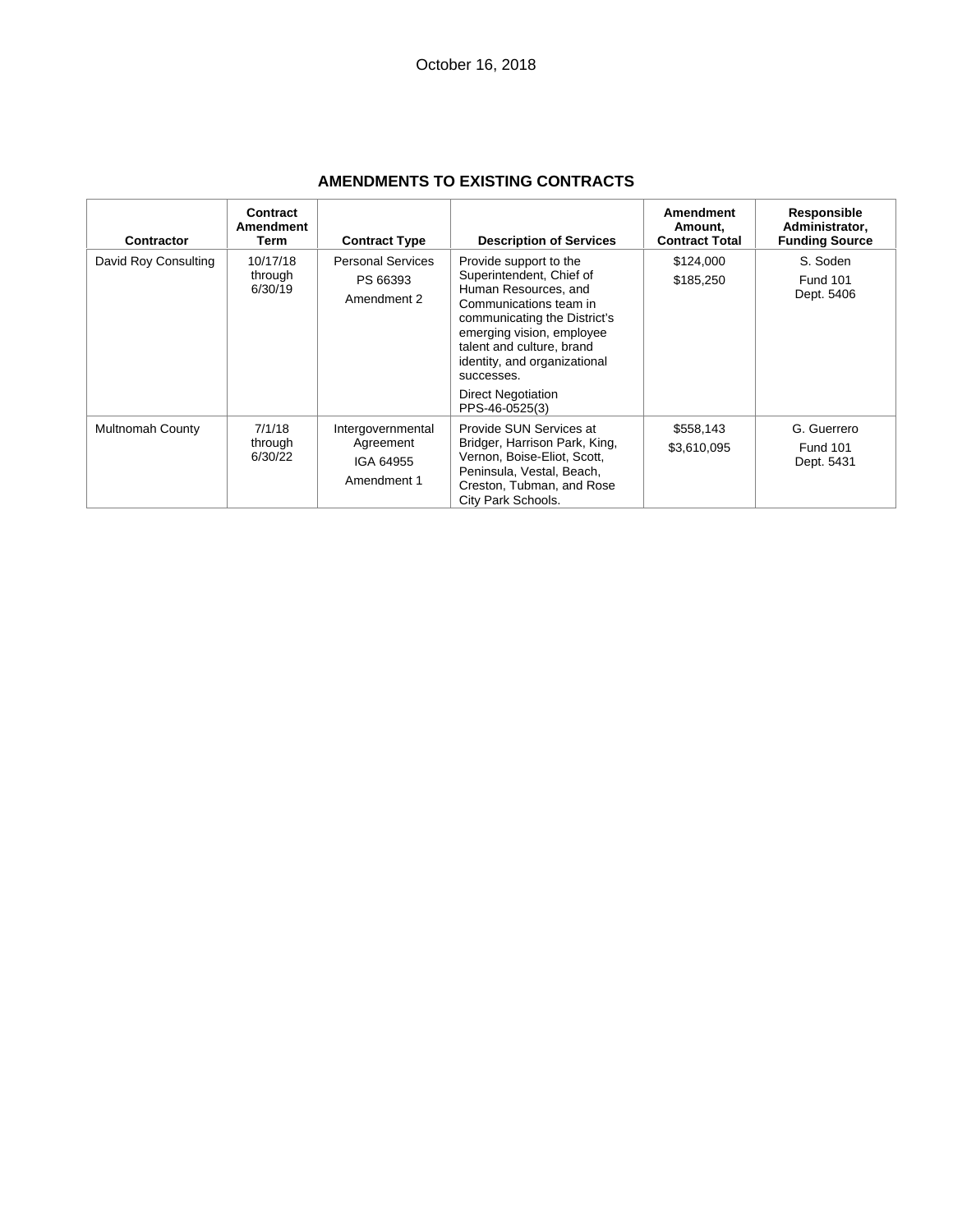# Other Matters Requiring Board Approval

### Numbers 5743 through 5746

Director Brim-Edwards moved and Director Kohnstamm seconded the motion to adopt the above referenced numbers. The motion was put to a voice vote and passed unanimously (6-yes, 0-no), with Director Anthony absent and Student Representative Paesler voting yes, unofficial.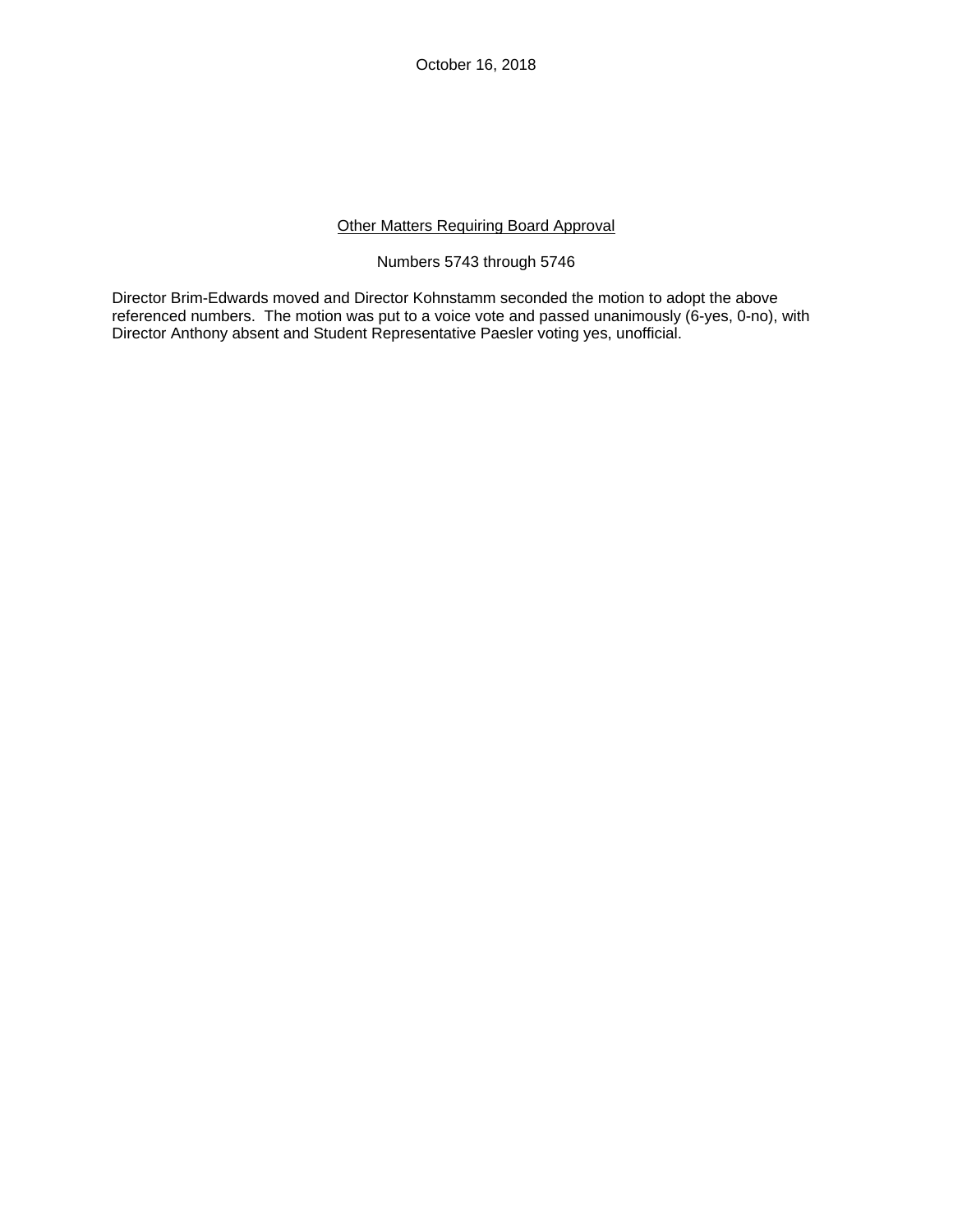#### Authorization for Off-Campus Activities

# **RECITAL**

Portland Public Schools ("District") Policy 6.50.010-P ("Off-Campus Activities") requires the Board of Education ("Board") consent to student out-of-state travel.

#### **RESOLUTION**

The Board has reviewed the request for out-of-state travel. All required documents have been submitted to the Risk Management Department. The Superintendent recommends that the Board consent to the student out-of-state travel for the below request:

| Date(s)       | School,<br>Course, and<br>Number of<br><b>Students</b> | <b>Purpose of Travel</b>                                                                     | <b>Travel Destination</b>                            | <b>Estimated Cost</b>          |
|---------------|--------------------------------------------------------|----------------------------------------------------------------------------------------------|------------------------------------------------------|--------------------------------|
| 11/6/18       | <b>Forest Park</b><br>Elementary,<br>80 students       | To learn about the<br><b>Pacific Northwest Native</b><br><b>American Tribes</b>              | Chief Lelooska Cultural<br>Center<br>Cougar, WA      | \$534.00                       |
| 6/24-30, 2019 | Roosevelt<br>High School,<br>20 students               | Attend International<br><b>Thespian Festival</b>                                             | Lincoln, NE                                          | Student to each<br>pay \$1,500 |
| 11/1/18       | Rieke<br>Elementary,<br>60 students                    | To meet Native<br><b>American Social Studies</b><br>objectives                               | Lelooska Longhouse,<br>Cougar, WA                    | Student to each<br>pay \$12.00 |
| 11/8-10, 2018 | Lincoln High<br>School,<br>18 students                 | <b>Cross Country Meet</b><br><b>National Qualifying</b><br>Event                             | Eagle Island State Park,<br>Boise, ID                | \$0.00                         |
| 11/6/18       | Capitol Hill<br>Elementary,<br>26 students             | Identify culture and<br>community celebrations                                               | Lake Merwin Park,<br>Ariel, WA                       | \$0.00                         |
| 11/6/18       | Capitol Hill<br>Elementary,<br>26 students             | Identify cultural<br>characteristics of the<br>community                                     | Lakoosa Foundation<br>Ariel, WA                      | \$570.00                       |
| 11/6/18       | Capitol Hill<br>Elementary,<br>26 students             | Identify cultural<br>characteristics of the<br>community                                     | Lakoosa Foundation<br>Ariel, WA                      | \$0.00                         |
| 10/26/18      | <b>Robert Gray</b><br>Middle<br>School.<br>30 students | Wildlife surveying and<br>restoration work. Career<br>exploration of a wildlife<br>biologist | Gifford Pinchot National<br>Forest,<br>SW Washington | \$200.00                       |

#### **AUTHORIZATION FOR OFF-CAMPUS ACTIVITIES**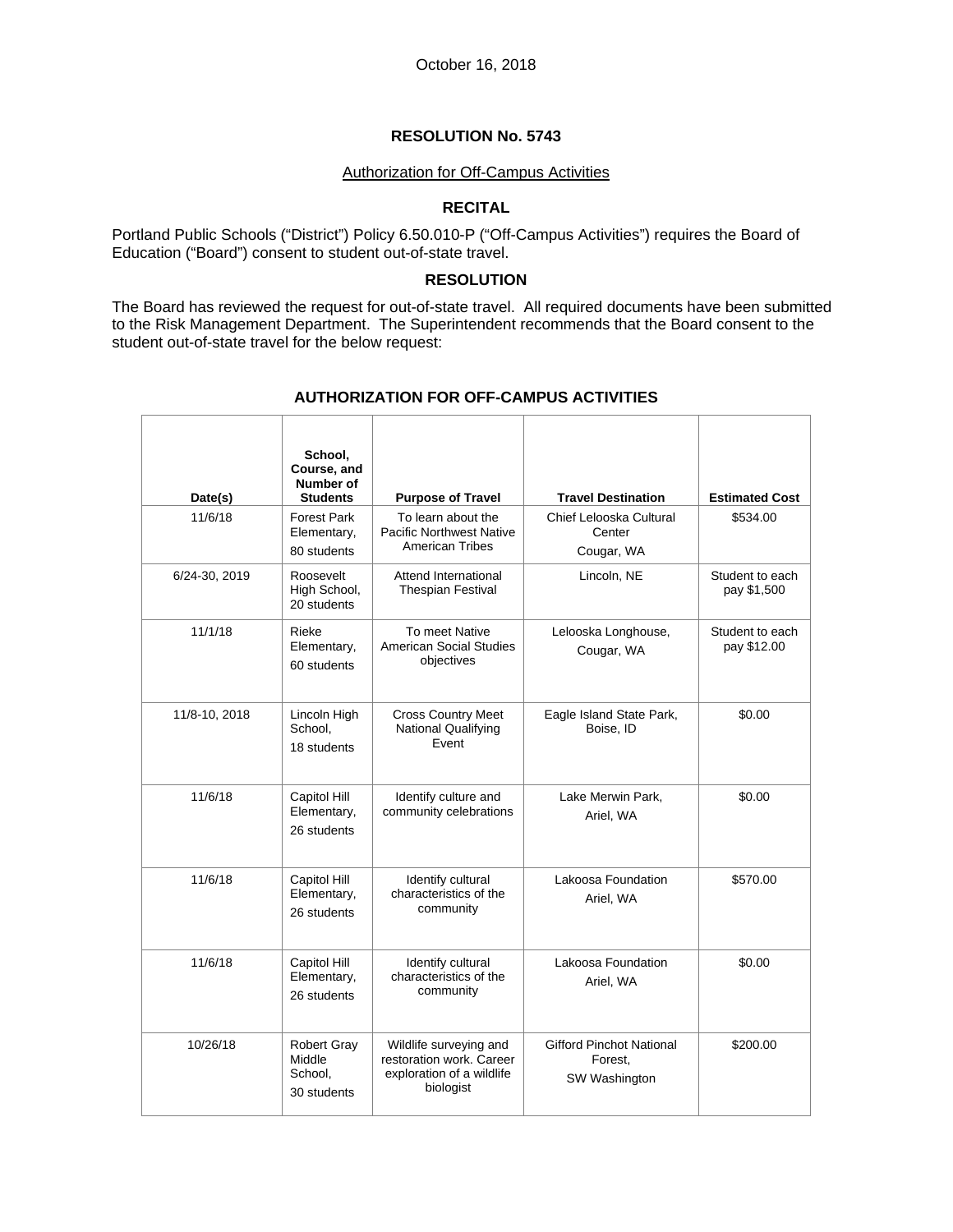### Appointment of Community Budget Review Committee Members

## **RECITALS**

- A. The mission of the Community Budget Review Committee (CBRC) is to review, evaluate, and make recommendations to the Board of Education (Board) regarding the Superintendent's Proposed Budget and other budgetary issues identified by the CBRC or the Board. The CBRC receives its charge from the Board.
- B. In November 4, 2014 the voters of the Portland Public School (PPS) District passed a new Local Option Levy, Measure 26-161, which became effective in 2015, which mandated independent citizen oversight to ensure tax dollars are used for purposes approved by local voters, and the CBRC serves that function for PPS.
- C. The CBRC is composed of eight to twelve volunteer members. The Board appoints members to two-year terms with a student member appointed to a one-year term.
- D. The Board recognizes that District employees and community members bring specialized knowledge and expertise to the CBRC and budgetary review process. The Board instructs all CBRC members to employ discretion, avoid conflicts of interest or any appearance of impropriety, and exercise care in performing their duties.
- E. Four members of the committee are midway through their two-year term: Justin Elardo, Sara Kerr, Judah McAuley, and Irina Phillips, Harmony Quiroz, Roger Kirchner, and Betsy Salter were appointed last year to serve through June 30, 2019 per Resolution 5503
- F. Recruitment of additional members continued and 12 applications were received to fill up to 5 remaining positions for community members.
- G. Applications have been reviewed and the Superintendent recommends the Board appoint Dani Oates, Krystine McCants, Jeff Lewis, Thomas Lannom, and Ranfis Villatoro as members for two years.

# **RESOLUTION**

1. Dani Oates, Krystine McCants, Jeff Lewis, Thomas Lannom, and Ranfis Villatoro are hereby appointed as members of the CBRC for a two-year term through June 30, 2020.

*C. Hertz*

# **RESOLUTION No. 5745**

#### Resolution to Authorize a Settlement Agreement with Riverdale School District

The authority to settle the land lease dispute with Riverdale School District upon substantially the terms contained in the attached Settlement Agreement and approved by the Interim General Counsel is hereby granted to the Superintendent.